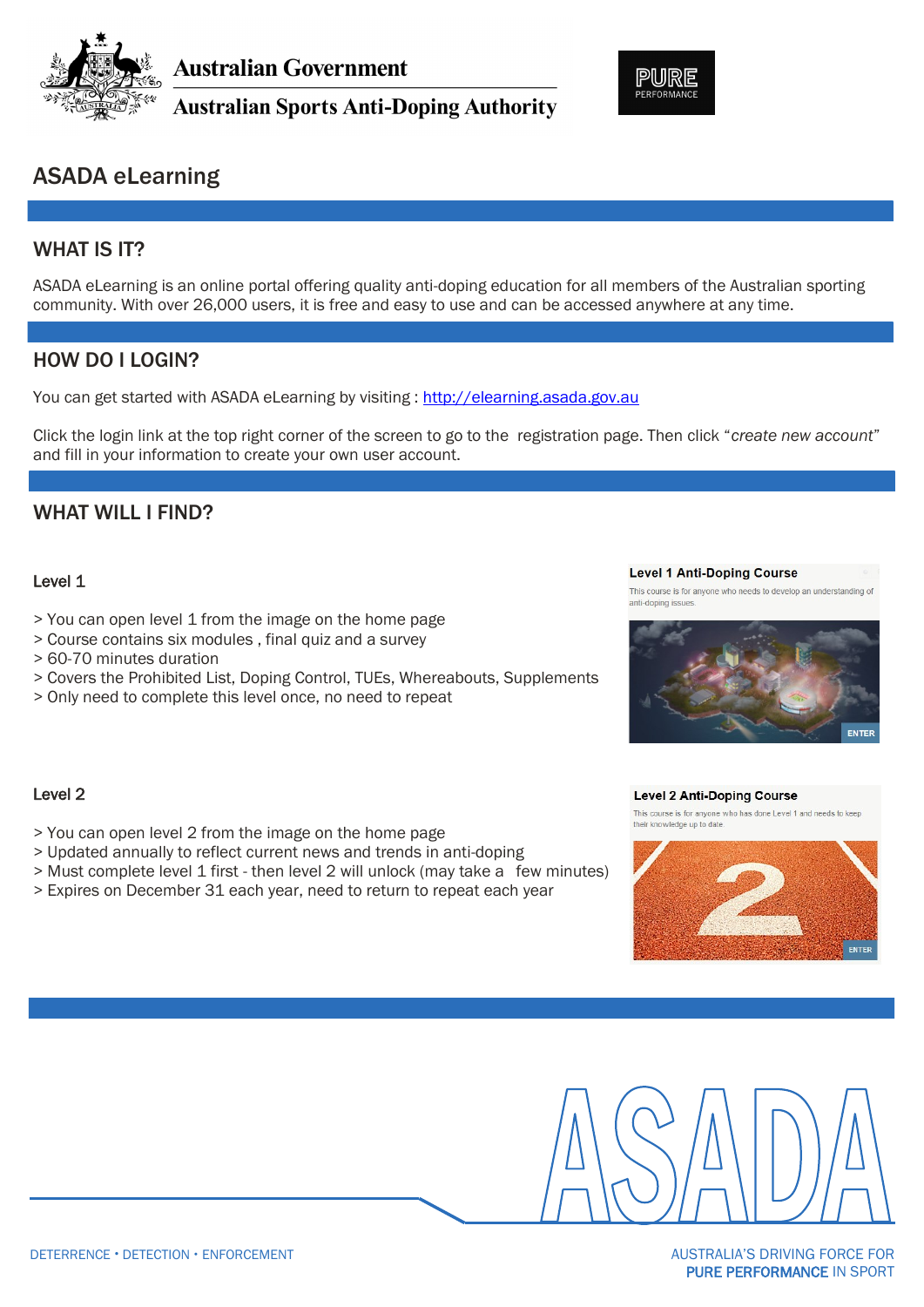#### Videos

- > ASADA has produced a variety of videos about specific anti-doping topics
- > Features Australian athletes sharing their stories and opinions
- > Videos are featured on the Home page, with more videos available by clicking on the *Find Courses* tab

# **ASADA on You Tube**



Doping control - the athletes view



Prof Louise Burke talks about nutrition and supplements in sport



Australian athletes talk about supplements in sport

#### Information Updates

- > Series of short interactive videos about current anti-doping topics and trends
- > Available at the bottom of the Home page or by clicking on the *Find Courses* tab

## **Information Updates**

These are short information updates focussing on specific areas of anti-doping.